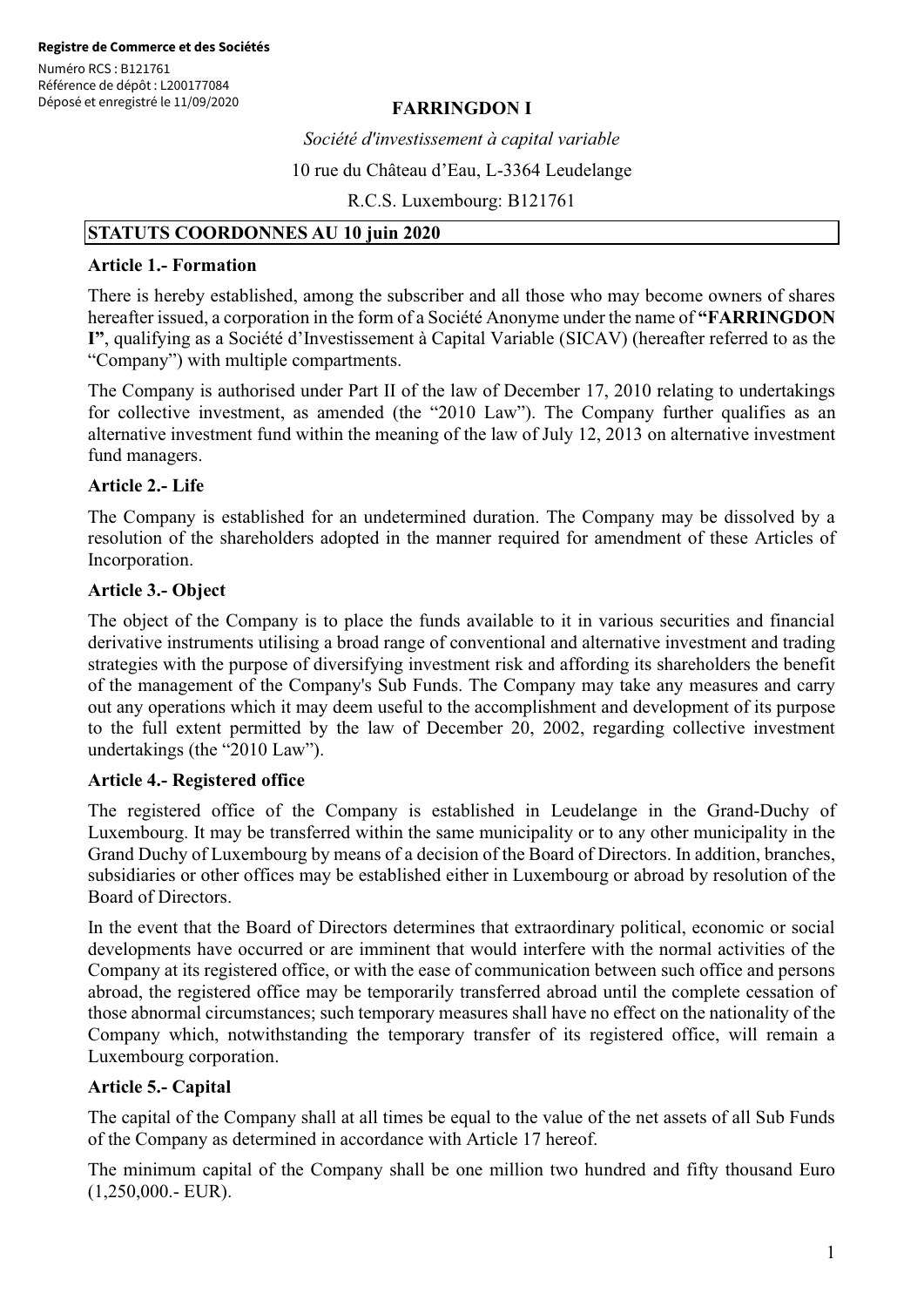The initial subscribed capital was thirty one thousand Euros (31,000.- EUR) divided into three hundred and ten (310) fully paid shares of FARRINGDON I - FARRINGDON ALPHA ONE.

The shares are of no par value.

The shares are of no par value.

The Board of Directors is authorized to issue additional shares of no par value fully paid up for all Sub Funds at the respective Net Asset Value per share determined in accordance with Article 17 hereof without reserving to existing shareholders a preferential right to subscribe for the shares to be issued.

The Board of Directors may delegate to any duly authorized Director or officer of the Company, or to any duly authorized person, the duties of accepting subscriptions for, receiving payment for and delivering such new shares.

Shares may, as the Board of Directors shall determine, be of different Sub Funds and the proceeds of the issue of shares relating to each Sub Fund shall be invested pursuant to Article 3 hereof in securities and financial derivative instruments corresponding to such geographical areas, industrial sectors, monetary zones or investment strategies and to such specific types of equity or debt securities or financial derivative instruments as the Board of Directors shall from time to time determine.

Shares shall be issued in registered form only. Registered share ownership will be evidenced by confirmation of ownership. No share certificates will be issued in respect of registered shares.

The Board of Directors may decide to issue one or more classes of shares within each Sub Fund according to specific criteria to be determined, such as specific minimum investment amount, specific commissions, charges or fees structure, dividend policy or other criteria.

The Board of Directors may further decide to create in each class of shares two or more sub-classes whose assets will be commonly invested pursuant to the specific investment policy of the class concerned but where a specific sales and redemption charge structure, fee structure, or other specificity is applied to each sub-class.

Fractions of shares may be issued with four decimals of a share. Fractions of shares will have no voting rights but will participate in the distribution of dividends, if any, and in the liquidation distribution.

Upon the issue of different classes or sub-classes of shares, a shareholder may, at his own expense, at any time, request the Company to convert his shares from one class or sub-class to another class or sub-class based on the relative Net Asset Value of the shares to be converted (except if restrictions are contained in the Prospectus).

### **Article 6.- Restrictions**

In the interest of the Company, the Board of Directors may restrict or prevent the ownership of shares in the Company by any physical person or legal entity and restrict the distribution of the shares within the GAFI-countries as more fully described in the sales documentation of the Company.

# **Article 7.- Meetings**

Any regularly constituted meeting of the shareholders of this Company shall represent the entire body of shareholders of the Company.

The annual general meeting of shareholders shall be held, in accordance with Luxembourg law, in Luxembourg at the registered office of the Company, or at such other place in Luxembourg as may be specified in the notice of meeting, at such date and time as specified in such a notice. The annual general meeting may be held outside of Luxembourg, if, in the absolute and final judgement of the Board of Directors, exceptional circumstances so require.

Other meetings of shareholders may be held at such place and time as may be specified in the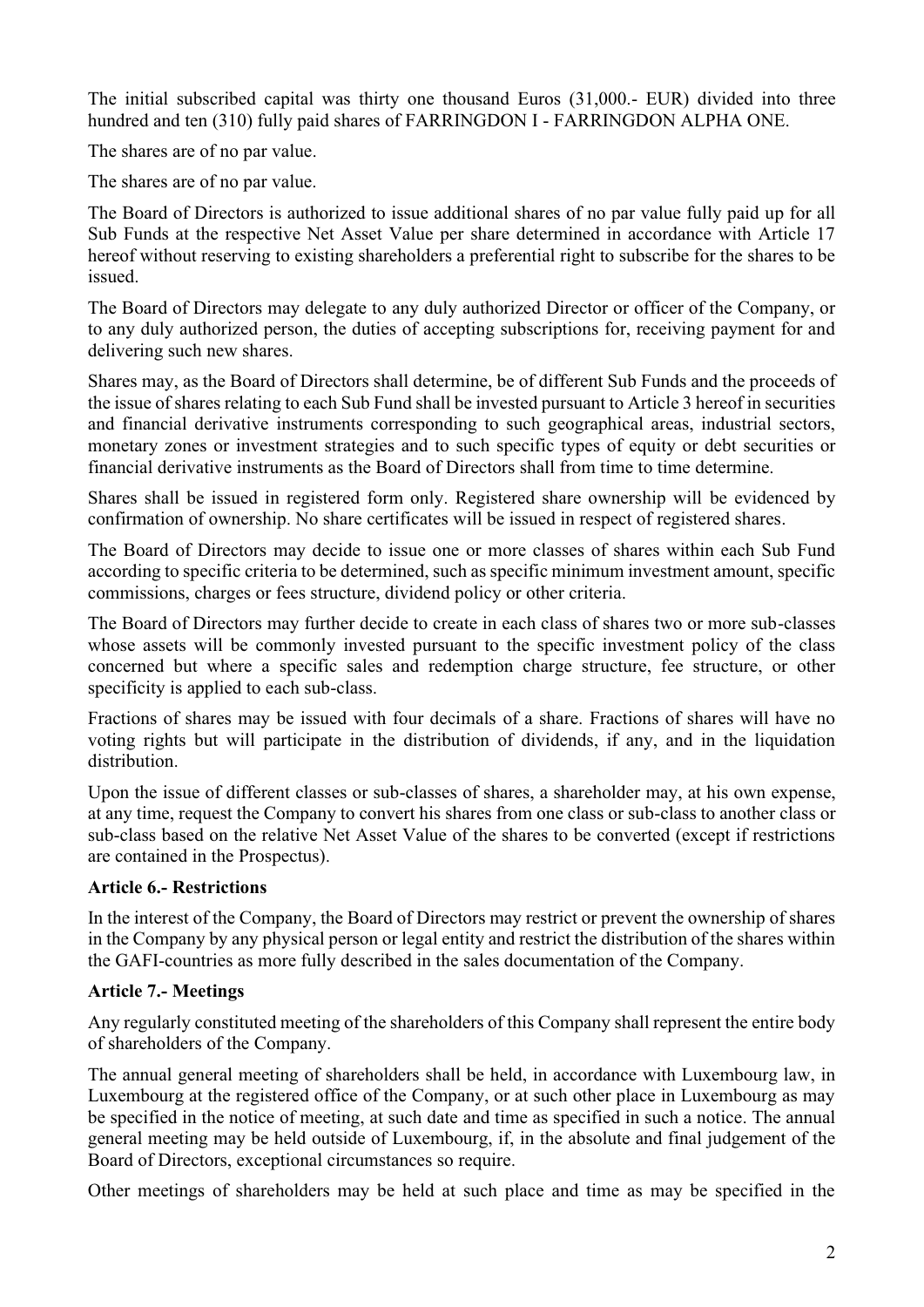respective notices of meeting.

All meetings shall be convened in the manner provided for by Luxembourg law.

Notices for each general meeting will be sent to the shareholders by registered letter at least eight (8) calendar days prior to the relevant general meeting at their addresses set out in the share register of the Company unless the shareholder has agreed to receive convening notices to shareholders' meetings by any other means of communication (including email).

Each share in whatever Sub Fund regardless of the Net Asset Value per share within the Sub Fund is entitled to one vote. A shareholder may act at any meeting of shareholders by appointing another person (who need not be a shareholder and who may be a Director of the Company) as his proxy, which proxy shall be in writing or in the form of a cable, telegram, telex, telefax or similar communication.

Resolutions concerning the interests of the shareholders of the Company shall be taken in a general meeting and resolutions concerning the particular rights of the shareholders of one specific Sub Fund shall be taken by this Sub Fund's general meeting.

Except as otherwise provided herein or required by law, resolutions at a meeting of shareholders duly convened will be passed by a simple majority of those present and voting.

The Board of Directors may determine all other conditions that must be fulfilled by shareholders, including, without limitation, conditions of participation in meetings of shareholders.

### **Article 8.- Board of Directors**

The Company shall be managed by a Board of Directors composed of not less than three members who need not be shareholders of the Company.

The directors shall be elected by the shareholders at their annual meeting for a period ending at the next annual general meeting and shall hold office until their successors are elected. A Director may be removed with or without cause and replaced at any time by resolution adopted by the shareholders.

In the event of a vacancy in the office of a Director because of death, retirement or otherwise, the remaining Directors may meet and elect, by majority vote, a Director to fill such vacancy until the next meeting of the shareholders.

### **Article 9.- Chairman**

The Board of Directors may choose from among its members a Chairman, and may choose from among its members one or more Vice-Chairmen. It may also choose a Secretary who need not be a Director, who shall be responsible for keeping the minutes of the meetings of the Board of Directors and of the shareholders. The Board of Directors shall meet upon call by the Chairman, or any Director, at the place indicated in the notice of meeting. The Chairman shall preside at all meetings of shareholders or in his absence or inability to act, the Vice-Chairman or another Director appointed by the Board of Directors shall preside as chairman pro-tempore, or in their absence or inability to act, the shareholders may appoint another Director or an officer of the Company as chairman pro-tempore by vote of the majority of shares present or represented at any such meeting.

The Chairman shall preside at all meetings of the Board of Directors, or in his absence or inability to act, the Vice-Chairman or another Director appointed by the Board of Directors shall preside as chairman pro-tempore.

The Board of Directors from time to time shall appoint the officers of the Company, including officers considered necessary for the operation and management of the Company, who need not be Directors or shareholders of the Company. The officers appointed unless otherwise stipulated in these Articles, shall have the power and duties given them by the Board of Directors.

Written notice of any meeting of the Board of Directors shall be given to all Directors at least 24 hours in advance of the hour set for such meeting, except in circumstances of emergency in which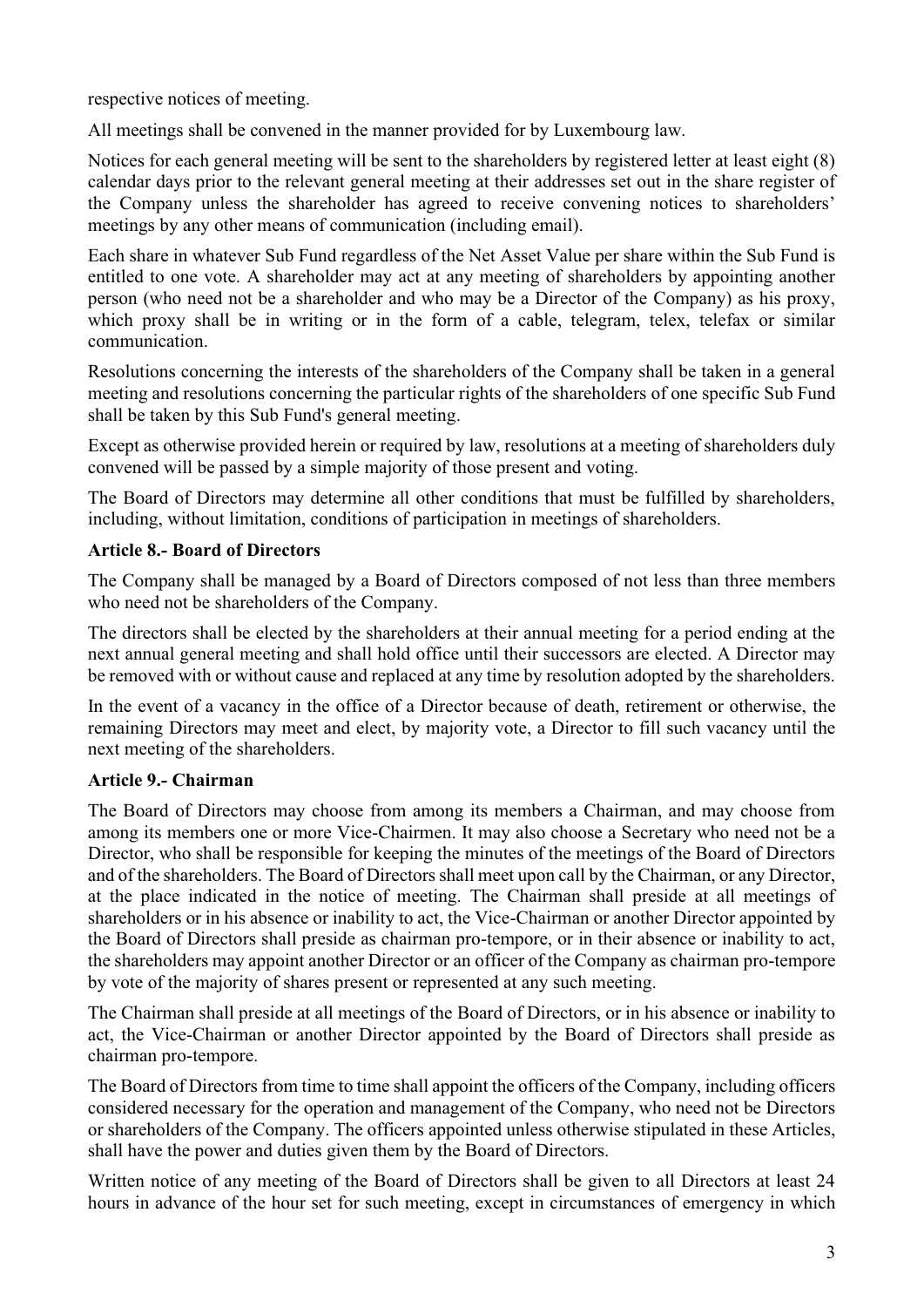case the nature of such circumstances shall be set forth in the notice of meeting. This notice may be waived by consent in writing or by cable, telegram, telex, telefax or similar communication from each Director.

Separate notices shall not be required for individual meetings held at times and places prescribed in a schedule previously adopted by resolution of the Board of Directors.

Any Director may act at any meeting of the Board of Directors by appointing another Director as proxy, which appointment shall be in writing or in form of a cable, telegram, telex, telefax or similar communication.

The Board of Directors can deliberate or act with due authority if at least a majority of the Directors is present or represented at such meeting. Decisions shall be taken by a majority of the votes of the Directors present or represented at such meeting. In the event that in any meeting the number of votes for and against a resolution shall be equal, the Chairman shall have a casting vote.

Resolutions signed by all members of the Board will be as valid and effectual as if passed at a meeting duly convened and held. Such signatures may appear on a single document or multiple copies of an identical resolution and may be evidenced by letter, cable, telegram, telex, telefax or similar communication.

In addition, any member of the Board of Directors who participates in the proceedings of a meeting of the Board of Directors by means of a communication device (including a telephone), which allows all the other members of the Board of Directors present at such meeting (whether in person or by proxy or by means of such type of communications device) to hear and to be heard by the other members at any time, shall be deemed to be present at such meeting and shall be counted when reckoning a quorum and shall be entitled to vote on matters considered at such meeting.

If a resolution is taken by way of conference call, the resolution shall be considered to have been taken in Luxembourg if the call is initiated from Luxembourg.

### **Article 10.- Minutes**

The minutes of any meeting of the Board of Directors shall be signed by the Chairman, or in his absence, by the chairman pro-tempore who presided at such meeting or by two Directors.

Copies or extracts of such minutes which may be produced in judicial proceedings or otherwise shall be signed by the Chairman or by the chairman pro-tempore of that meeting, or by two Directors or by the Secretary or an Assistant Secretary.

#### **Article 11.- Powers**

The Board of Directors is vested with the broadest powers to perform all acts of administration, disposition and execution in the Company's interest. The Company may appoint an external alternative investment fund manager (the "AIFM") within the meaning of chapter 2 of the law of July 12, 2013 on alternative investment fund managers. The Board of Directors shall have the power to appoint such Custodian and other service providers as it determines necessary from time to time.

All powers not expressly restricted by law or by the present Articles of Incorporation to the general meeting of shareholders fall within the competence of the Board of Directors.

The Board of Directors, applying the principle of the risk spreading, is authorized to determine the Company's and each of its Sub Fund's investment policy in compliance with the relevant legal provisions and the object set out in Article 3 hereof.

In addition, the Board of Directors shall be empowered to create at any time new Sub Funds or to cancel at any time any of the Company's Sub Funds.

### **Article 12.- Invalidity**

No contract or other transaction between the Company and any other corporation or entity shall be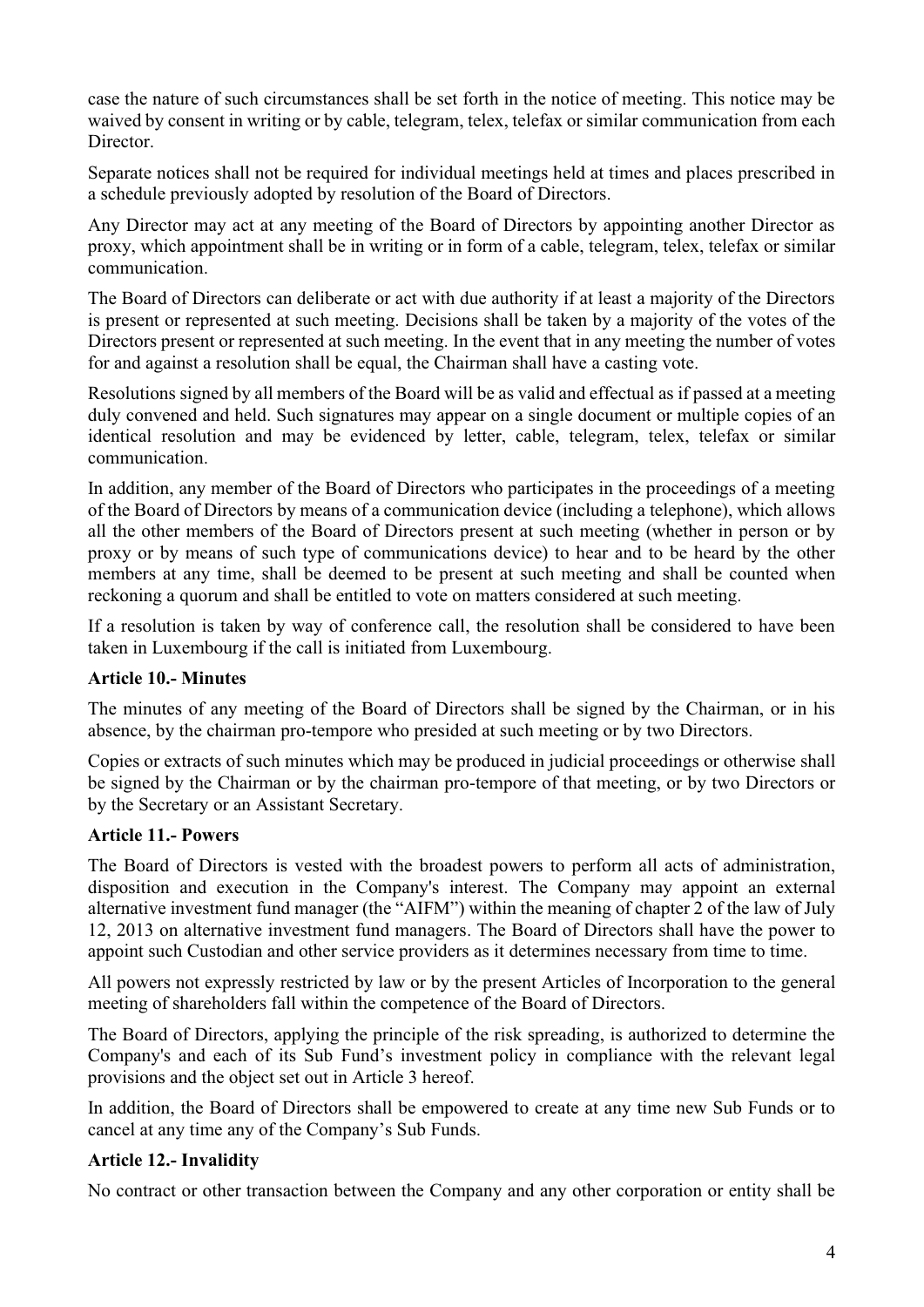affected or invalidated by the fact that any one or more of the Directors or officers of the Company is interested in, or is a Director, officer or an employee of such other corporation or entity, provided, however, that the Company shall not knowingly purchase or sell portfolio investments from or to any of its officers or Directors, or to any entity in which such officers or Directors hold 10 % or more of the issued shares.

# **Article 13.- Indemnity**

The Company may indemnify any Director or officer, and his heirs, executors and administrators, against expenses reasonably incurred by him in connection with any action, suit or proceeding to which he may be made a party by reason of his being or having been a Director or officer of the Company or, at its request, of any other fund of which the Company is a shareholder or creditor and from which he is not entitled to be indemnified, except in relation to matters as to which he shall be finally adjudged in such action, suit or proceeding to be liable for gross negligence or misconduct; in the event of a settlement, indemnification shall be provided only in connection with such matters covered by the settlement as to which the Company is advised by counsel that the person to be indemnified did not commit such a breach of duty. The foregoing right of indemnification shall not exclude other rights to which he may be entitled.

# **Article 14.- Delegation**

The Board of Directors may delegate its powers to conduct the daily management and affairs of the Company (including the right to act as an authorized signatory for the Company) and its powers to carry out acts in furtherance of the corporate policy and purpose to officers of the Company or third parties who may, if the Board of Directors so authorizes, re-delegate such powers in turn.

### **Article 15.- Signatures**

The Company will be bound by the joint signatures of any two Directors or by the joint signatures of any Director and any duly authorised officer, or by the individual signature of any Director or agent of the Company duly authorised for this purpose, or by the individual signature of any person to which a special power has been delegated by the Board of Directors, but only within the limits of such powers.

### **Article 16.- Redemption and Conversion of shares**

As is more specifically described herein below, the Company has the power to redeem its own outstanding fully paid shares at any time, subject solely to the limitations set forth by law.

A shareholder of the Company may at any time irrevocably request the Company to redeem all or any part of his shares of the Company. In the event of such request, the Company shall redeem such shares subject to any suspension of this redemption obligation pursuant to Article 17 hereof. Shares of the capital stock of the Company redeemed by the Company shall be cancelled.

In the event that the Company receives on any Valuation Date aggregate redemption requests that relate to more than 20% of the Shares in issue, the Investment Manager may advice the Directors, and the Directors may decide, to limit redemptions by instituting a gate, which will not be less than such 20% amount. If redemption requests exceed the specified maximum amount of redemptions to be processed for such Valuation Date, each shareholder that has submitted a timely request will receive a pro rata portion of the requested redemption, and as to any balance, each affected shareholder will be treated as if it has made a redemption request for the remaining balance of the original redemption request as of each subsequent monthly Valuation Date subject to any gate instituted by the Directors, at the advice of the Investment Manager, at such Valuation Date. The Shares shall be redeemed on the basis of the prices applicable on the Valuation Date on which they are redeemed. Notwithstanding these provisions, it will not take a shareholder more than five monthly periods to redeem the remaining balance of Shares that were subject to the original redemption request and the Directors shall, if necessary, waive the gate to the extent required to ensure that such is the case.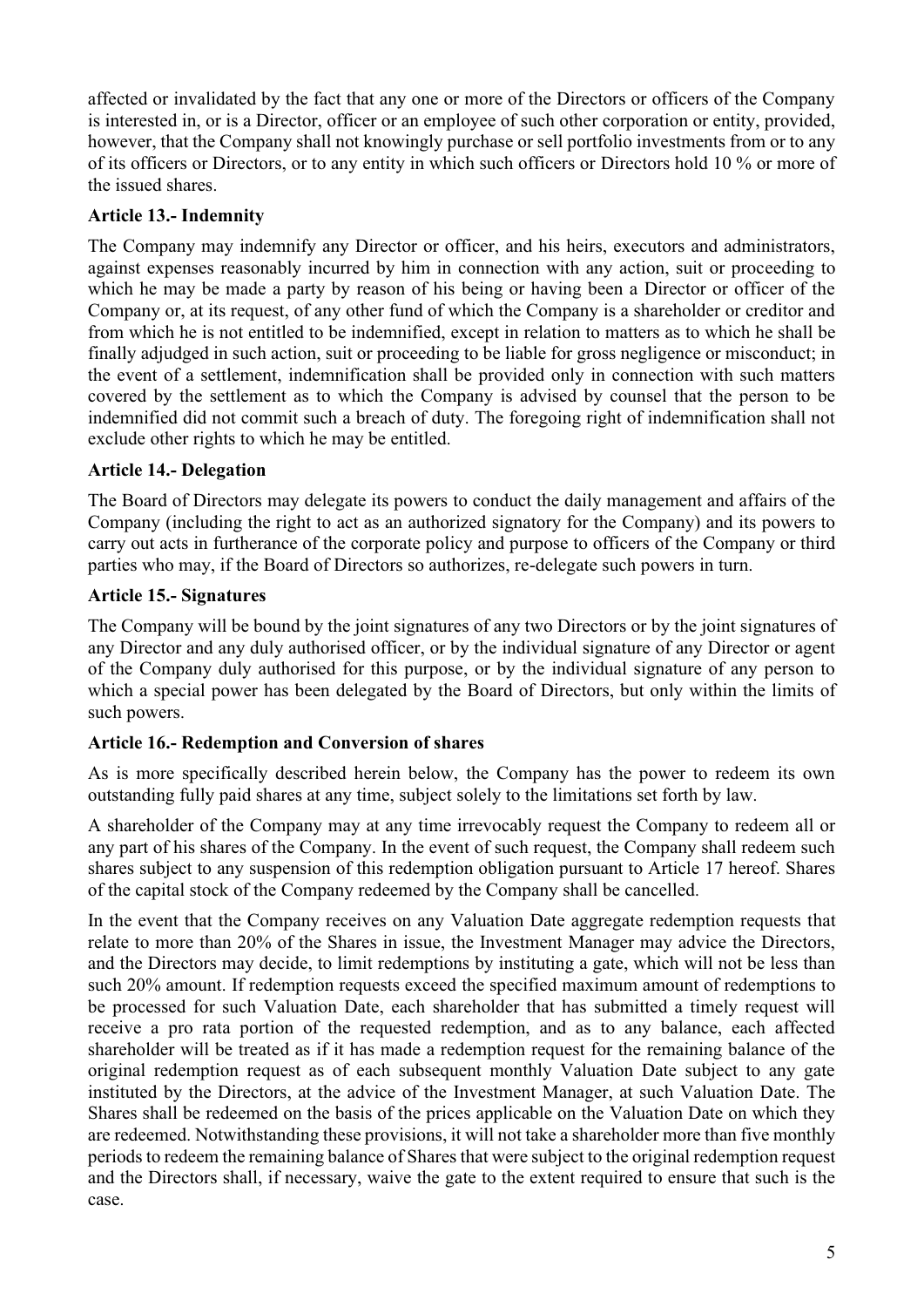The shareholder will be paid a price per share based on the Net Asset Value for the relevant class or sub-class of the relevant Sub Fund as determined in accordance with the provisions of Article 17 hereof less a redemption commission or a transaction fee such as determined by the Board of Directors from time to time plus, if necessary, all or part of any applicable equalisation factor, as more fully described in the sales prospectus of the Company.

The relevant Net Asset Value shall be the Net Asset Value determined on the Valuation Date of the date of receipt of the redemption application, provided such application is received at latest at such time determined from time to time by the Board of Directors. If such application is received on a Valuation Date after such time as determined by the Board of Directors, the Net Asset Value to be taken into account shall be the Net Asset Value determined on the next Valuation Date.

Payment to a shareholder under this Article will be made by bank transfer in the relevant currency of the Sub Fund or in any other freely convertible currency at the choice and expense of the shareholder and shall be dispatched within three business days after the relevant Valuation Date and after receipt of the proper documentation. If market conditions permit, the Company may pay individual redemption requests "in-kind" provided the redemption request is greater than such amount determined from time to time by the Board of Directors. In such case, the independent auditor of the Company shall establish a report to value the payment in kind, the expenses of which shall be borne either by the shareholder who has chosen this method of payment or by the Investment Manager, if so agreed. The Board of Directors may furthermore subject such payment to other terms and conditions such as specified in the sales prospectus of the Company.

Any request must be filed by such shareholder in irrevocable, written form at the registered office of the Company in Luxembourg, or at the office of the person or entity designated by the Company as its agent for the repurchase of shares, such request in the case of shares for which a certificate has been issued to be accompanied by the certificate or certificates for such shares in proper form or by proper evidence of succession or assignment satisfactory to the Company.

Any shareholder may request the conversion of the whole or part of his shares, with a minimum amount of shares which shall be determined by the Board of Directors from time to time, into shares of any other Sub Fund or class or sub-class of shares. The relevant Net Asset Value shall be the Net Asset Value determined on the Valuation Date of the date of receipt of the conversion request provided such request is received at latest at such time as determined from time to time by the Board of Directors. If such request is received on a Valuation Date after such time as determined by the Board of Directors, the Net Asset Value to be taken into account shall be the Net Asset Value determined on the next Valuation Date. Conversion of shares into shares of any other Sub Fund will only be made if the Net Asset Value of both Sub Funds is calculated on the same day. Conversions shall be free of any charge except that normal costs of administration will be levied.

### **Article 17.- Net Asset Value**

Whenever the Company shall issue, redeem and convert shares of the Company, the price per share shall be based on the Net Asset Value of the shares as defined herein.

The Net Asset Value of the shares of each Sub Fund shall be determined by the Company or its agent from time to time, but subject to the provisions of the next following paragraph, in no instance less than once a month on a bank business day or days in Luxembourg (every such day or time for determination of Net Asset Value referred to herein a "Valuation Date").

The Company may at any time and from time to time suspend the calculation of the Net Asset Value of the shares of any Sub Fund and the issue, the redemption and the conversion thereof in the following instances:

• during any period (other than ordinary holiday or customary weekend closings) when any market or stock exchange is closed and which is the main market or stock exchange for a significant part of the Sub Fund's investments, or in which trading is restricted or suspended; or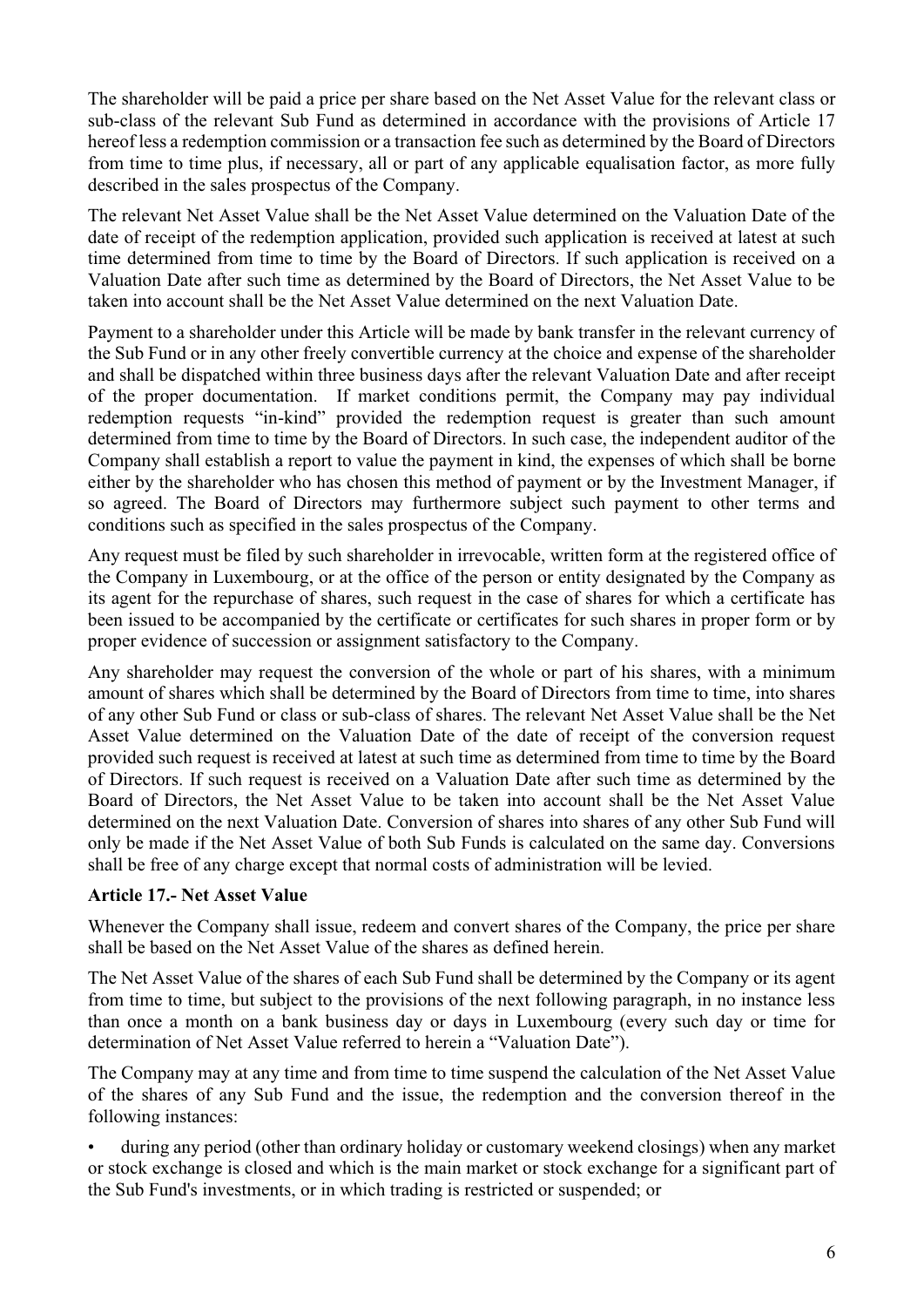• during any period when an emergency exists as a result of which it is impossible to dispose of investments which constitute a substantial portion of the assets of a Sub Fund; or it is impossible to transfer money involved in the acquisition or disposition of investments at normal rates of exchange; or it is impossible fairly to determine the value of any assets in a Sub Fund; or

• during any breakdown in the means of communication normally employed in determining the price of any of the Sub Fund's investments or the current prices on any stock exchange; or

when for any reason the prices of any investments held by a Sub Fund cannot, under the control and liability of the Board of Directors, be reasonably, promptly or accurately ascertained; or

• during any period when remittance of monies which will or may be involved in the realization of or in the payment for any of the Sub Fund's investments cannot, in the opinion of the Board of Directors, be carried out at normal rates of exchange; or

• following a possible decision to liquidate or dissolve the Company or one or several Sub Funds; or

whenever exchange or capital movement restrictions prevent the execution of transactions on behalf of the Company or in case purchase and sale transactions of the Company's assets are not realisable at normal exchange rates.

The suspension of the calculation of the Net Asset Value and of the issue and redemption of the shares shall be published in a Luxembourg newspaper and in one newspaper of more general circulation

Any such suspension shall be notified to the existing shareholders, as well as to the shareholders requesting subscription, conversion or redemption of shares on the day following their request. Pending subscription, conversion and redemption requests can be withdrawn after written notification as long as these notifications reach the Company before the end of the suspension. Pending requests will be considered on the first Valuation Date following the end of the suspension.

In the case where the calculation of the net asset value is suspended for a period exceeding one month all shareholders will be personally notified.

The Net Asset Value of the shares of each class/sub-class of each Sub Fund shall be expressed in the currency of the relevant Sub Fund as a per share figure and shall be determined on any Valuation Date by dividing the value of the net assets of that Sub Fund to be allocated to such class or sub-class of shares, being the value of the assets of that class or sub-class of shares of that Sub Fund less its liabilities at the time determined by the Board of Directors or its duly authorized designee on the Valuation Date, by the number of shares of the class or sub-class of the relevant Sub Fund then outstanding.

The valuation shall be effected in the following manner:

### **A) The assets of each Sub Fund shall include:**

a) all cash in hand and on deposit including interest due but not yet collected and interest accrued on these deposits up to the Valuation Date;

b) all bills and demand notes and all accounts receivable, (including proceeds from the sale of securities for which the price has not yet been received);

c) all securities, units, shares, debt securities, option and subscription rights and other investments and transferable securities which are owned by the Company;

d) all dividends and distributions declared to be received by the Company in cash or in securities insofar as the Company is aware of such;

e) all interest due but not yet received and all interest yielded up to the Valuation Date by securities owned by the Company unless, however, such interest is included in the principal amount of said securities;

- f) the incorporation expenses of the Company if such were not amortised, and
- g) all other assets of any kind whatsoever including any expenses paid in advance.

The value of the assets of each class or sub-class of share of each Sub Fund is determined as follows: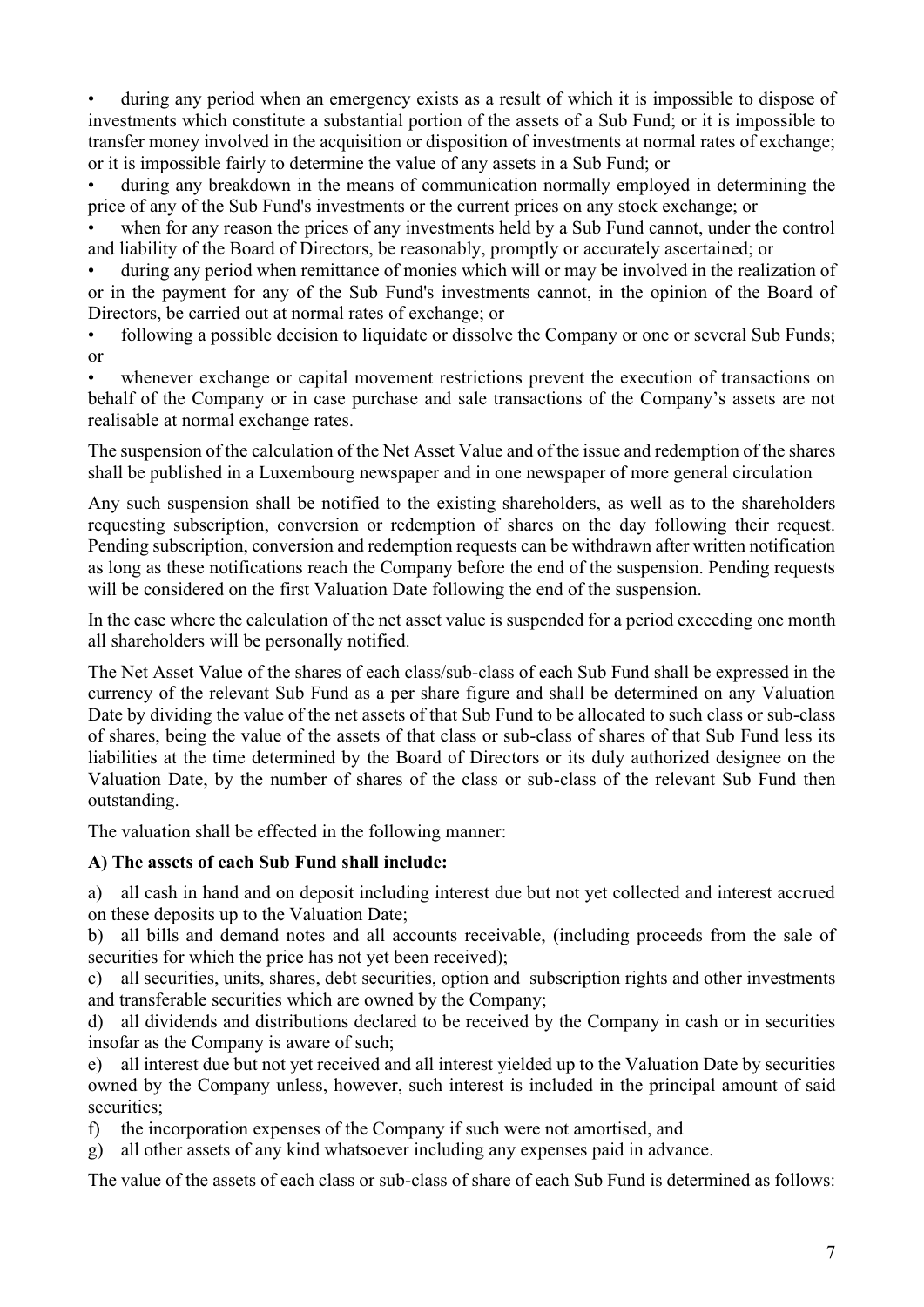1) The value of any cash at hand or on deposit, bills and demand notes and accounts receivable, prepaid expenses, dividends and interests declared or due but not yet collected will be deemed to be the full value thereof, unless it is unlikely that such values are received in full, in which case the value thereof will be determined by deducting such amount the Directors consider appropriate to reflect the true value thereof.

2) Securities admitted to official listing on a stock exchange or which are traded on another regulated market which operates regularly and is recognized and open to the public are valued at the last available price on such stock exchange or market. If the same security is quoted on different markets, the quotation of the main market for this security will be used;

3) Securities not listed on any stock exchange or traded on any regulated market will be valued at their last available price;

4) Securities for which no price quotation is available or for which the price referred to in (2) or (3) is not representative of the fair market value, will be valued prudently, and in good faith on the basis of their reasonable foreseeable sales prices;

5) Investments in investment funds are taken at their latest net asset values reported by the administrator of the relevant investment fund;

6) Swaps are valued at fair value based on the last available closing price of the underlying security.

7) Equity securities futures contracts are valued on the basis of the required negative or positive margins as quoted on the exchange on which they are traded on the last trading day therefore;

8) Equity securities options contracts are valued on the basis of the last available trade price;

9) Foreign exchange futures contracts are valued on the basis of the positive or negative margins as quoted on the exchange on which they are traded on the last trading day therefore;

10) Interest futures contracts are valued on the basis of a) the required positive or negative margins accrued thereon and b) the number of business days which remain in the contract period including the business day on which the value of such contracts is determined.

In addition, appropriate provisions will be made to account for the charges and fees levied on the Sub Funds.

In the event it is impossible or incorrect to carry out a valuation in accordance with the above rules owing to particular circumstances, the Board of Directors or its designee is entitled to use other generally recognised valuation principles, which can be examined by an auditor, in order to reach a proper valuation of each Sub Fund's total assets.

# **B) The liabilities of the Company shall be deemed to include:**

a) all borrowings, bills matured and accounts payable;

b) all known liabilities, whether or not due, including all matured contractual commitments where such commitments involve a payment either in cash or in kind, including the amount of dividends declared but not paid by the Company if the Valuation Date coincides with the date at which the persons who are or will be entitled to such dividends are determined;

c) all reserves, authorised or approved by the Directors, in particular those that have been built up to reflect a possible depreciation on some of the Company's assets;

d) all other commitments of the Company of any kind whatsoever other than commitments represented by the shares of the Company. For the purpose of estimating the amount of such commitments the Company shall take into account all of its payable expenses such as described in Article 19 of these Articles of Incorporation including, without any limitation the incorporation expenses and costs for subsequent amendments to the constitutional documents, fees and expenses payable to the AIFM, Custodian and correspondent agents, domiciliary agents or other mandatories and employees of the Company, as well as the permanent representative of the Company in countries where it is subject to registration, the costs for legal assistance or the auditing of the Company's annual reports, the costs of printing the annual and interim financial reports, the costs of convening and holding shareholders' and Directors' Meetings, reasonable travelling expenses of Directors, Directors' fees, the costs of registration statements, all taxes and duties charged by governmental authorities and stock exchanges, the costs of publishing the issue and repurchase prices as well as any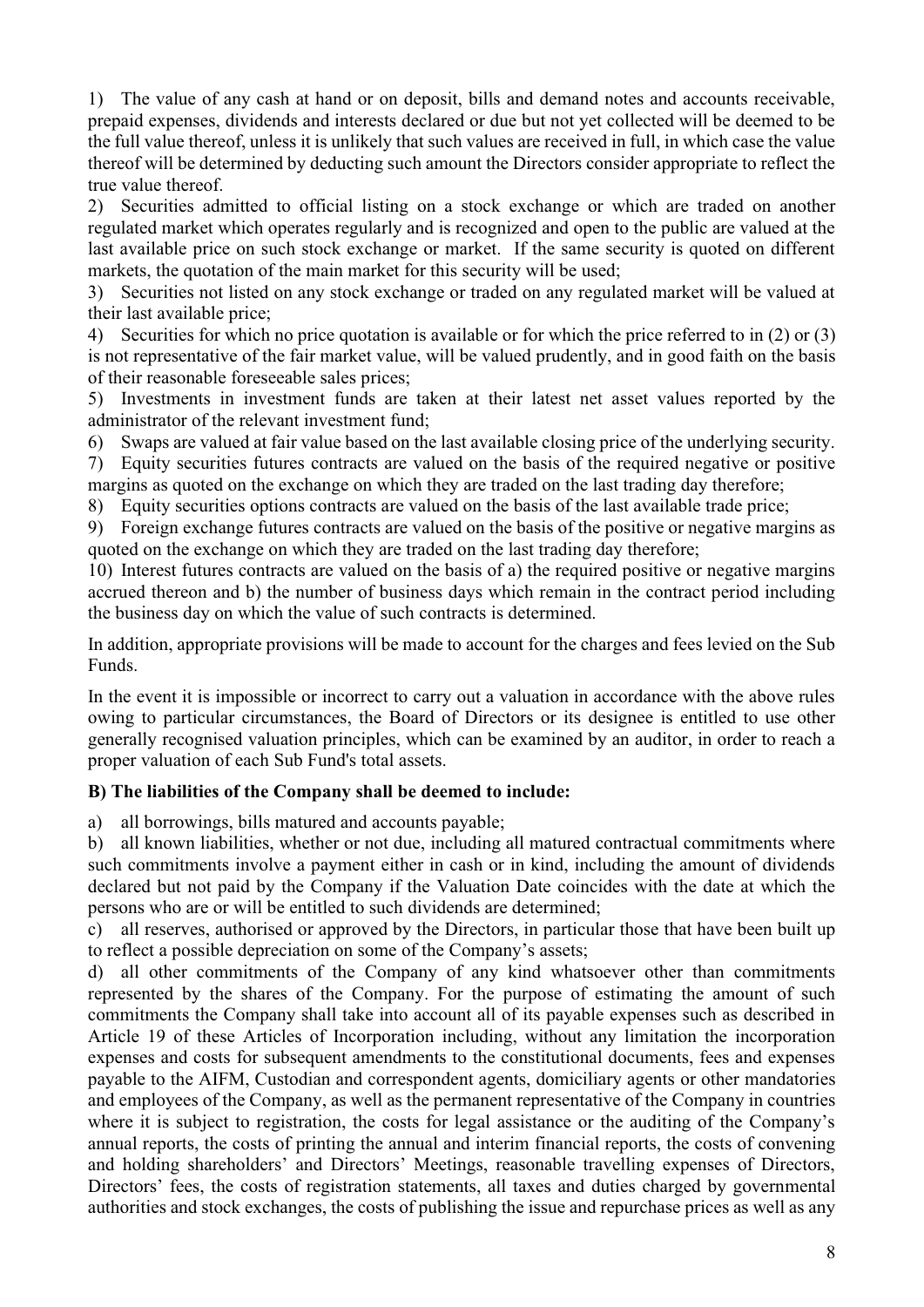other running costs, including financial, banking and brokerage expenses incurred when buying or selling assets or otherwise and all other administrative costs. For the purpose of estimating the amount of such liabilities, the Company may factor in any regular or recurrent administrative and other expenses on the basis of an estimate for the year or any other period by dividing the amount in proportion to the fractions of such period.

**C)** The Board of Directors shall establish a portfolio of assets for each Sub Fund, and for one or more classes and sub-classes of shares if such classes or sub-classes were issued in accordance with Article 5 of these Articles of Incorporation, in the manner prescribed hereafter.

a) the proceeds from the issue of the shares of each Sub Fund shall be attributed, in the books of the Company, to the portfolio of assets established for such Sub Fund, it being understood that if a portfolio of assets is established for one or more classes or sub-classes of shares as indicated above, the following rules shall apply mutatis mutandis to such classes or sub-classes of shares, and the assets, liabilities, income and expenses relating to such Sub Fund or such classes or sub-classes of shares shall be attributed to this portfolio of assets in accordance with the provisions of this Article;

b) if an asset derives from another asset, such derived asset shall be attributed, in the books of the Company, to the same portfolio to which the asset generating it belongs and at each revaluation of an asset, the increase or reduction in value shall be attributed to the portfolio to which such asset belongs; c) when the Company pays any liability which relates to an asset of a given portfolio or relates to an operation carried out in connection with an asset of a given portfolio, this liability shall be attributed to the portfolio in question;

d) if an asset or liability of the Company may not be attributed to a given collection, such asset or liability shall be attributed to all the portfolios in proportion to the net values of the various Sub Funds;

it being understood that :

1) all unsubstantial amounts may be apportioned between all the portfolios and

2) the Board of Directors may allocate expenses, after having consulted the Company's auditor, in an equitable and reasonable manner while taking into account all the circumstances; and

3) the directors may reattribute an asset or liability previously attributed if they deem that such is required by the circumstances; and

4) the directors may attribute an asset from one portfolio to another in the Company's books if (including the situation where a creditor takes action against specific assets of the Company) a liability has not been attributed in accordance with the methods determined by the directors under the terms of this Article;

### **D) For the purposes of this Article**

a) the shares for which subscriptions have been accepted but for which payment has not yet been received, shall be regarded as existing as from the close of the Valuation Date on which their price was determined. The price, until it is received by the Company, shall be regarded as a claim of the Company;

b) each share of the Company which is in the process of being repurchased in accordance with Article 16 above, shall be regarded as an issued and existing share until after the close of the aforesaid Valuation Date and shall, as from such day and until the price thereof is paid, be regarded as a liability of the Company;

c) all investments, cash balances or other assets of the Company which are not expressed in the Sub Fund's Base Currency shall be valued after taking into account the current exchange rates at the day and time the value of the shares is determined and

d) as far as possible, any purchase or sale of transferable securities contracted by the Company shall take effect on the Valuation Date.

In the absence of bad faith, gross negligence or manifest error, every decision taken by the Board of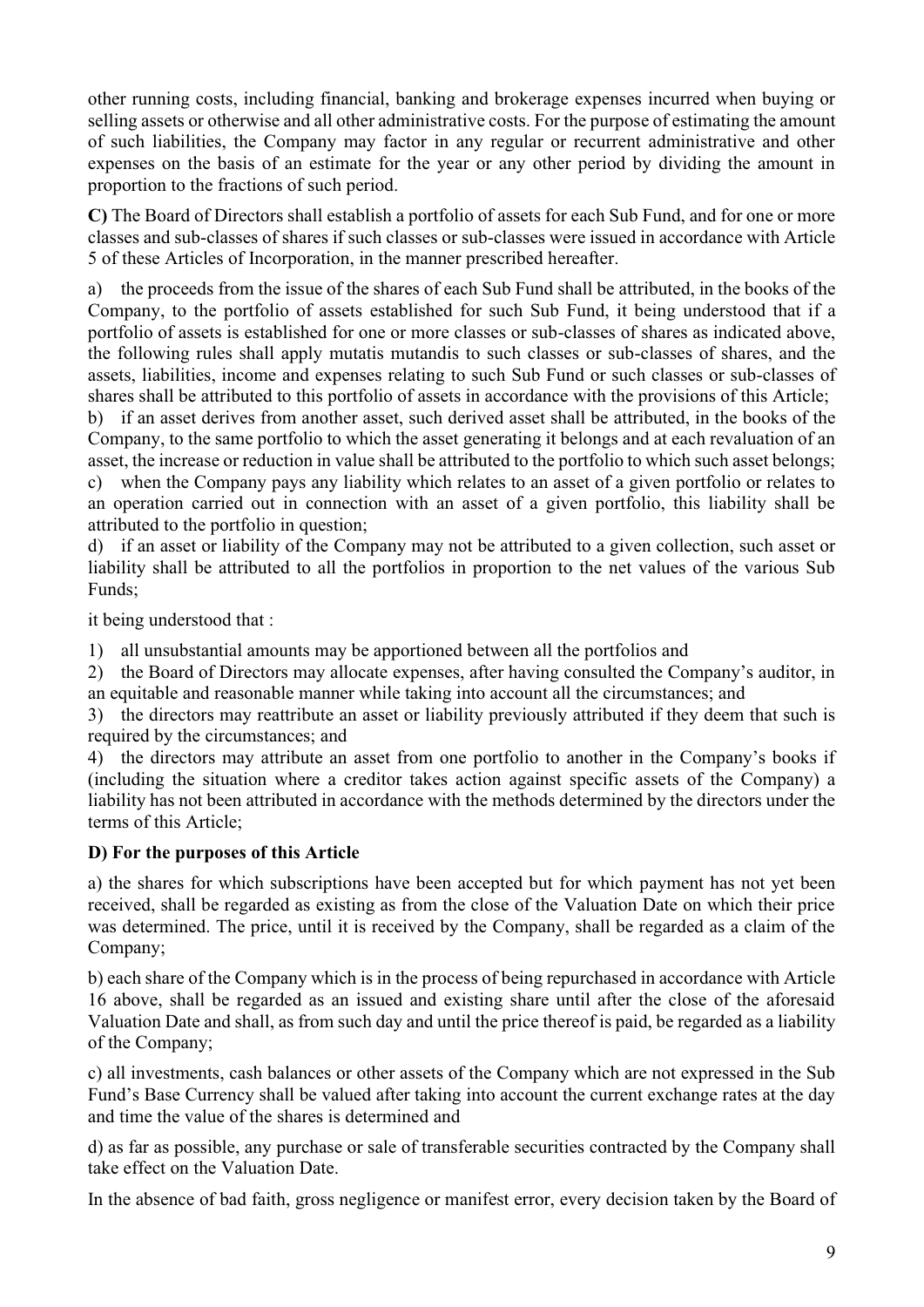Directors or by a designee of the Board in calculating the Net Asset Value, shall be final and binding on the Company, and present, past or future shareholders. The result of each calculation of the Net Asset Value shall be certified by a Director or a duly authorized representative or a designee of the Board.

# **Article 18.- Issuance of shares**

Whenever shares of the Company shall be offered by the Company for subscription, the price per share at which such shares shall be issued shall be based on the Net Asset Value thereof as determined in accordance with the provisions of Article 17 hereof. The Board may also decide that an issue commission and or a transaction fee and/or an account opening fee have to be paid. In addition, certain adjustments, as more fully described in the prospectus may be necessary so that (i) the performance fee as described in the prospectus, paid to the Investment Manager, is supported only by those shares which have increased in value since their acquisition (ii) all shareholders will have the same amount per share at risk, and (iii)all shares will have the same Net Asset Value.

Allotment of shares shall be made upon subscription and is conditional upon receipt by the Company of notification of receipt of the full settlement amount. In the case of applications from approved investors or intermediaries authorised by the Company payment must be received by the Company not later than three (3) business days following the relevant Valuation Date. The Board of Directors may in its discretion determine the minimum amount of any subscription in any Sub Fund.

The relevant Net Asset Value of the relevant Sub Fund and class or sub-class of shares shall be the Net Asset Value determined on the Valuation Date of the date of receipt of the subscription application provided such application is received at latest at such time as determined from time to time by the Board of Directors. If such application is received on a Valuation Date after such time as determined by the Board of Directors, the Net Asset Value to be taken into account shall be the Net Asset Value determined on the next Valuation Date.

The Company may also accept securities as payment of the shares provided that the securities meet the investment policy and investment restrictions of the concerned Sub Fund of the Company. In such case, the independent auditor of the Company shall establish a report to value the contribution in kind, the expenses of which shall be borne either by the subscriber who has chosen this method of payment or by the Investment Manager, if so agreed. The Board of Directors may furthermore subject the acceptance of such payment to other terms and conditions such as specified in the sales documentation of the Company.

The Board of Directors may, if it thinks appropriate, close a Sub Fund of the Company to new subscriptions.

### **Article 19.- Expenses**

The Company shall bear the fees due to the AIFM (including any performance fee), the Custodian Bank as well as to any service provider appointed by the Board of Directors from time to time.

The Company will, in addition, bear all out of pocket and legal expenses incurred by the AIFM on behalf of the Company.

Moreover, the Company shall also bear the following expenses:

- all taxes which may be payable on the assets, income and expenses chargeable to the Company;
- standard brokerage fees and bank charges incurred by the Company's business transactions;
- all expenses involved in registering and maintaining the Company registered with all governmental agencies and stock exchanges;
- all fees due to the Auditor and the Legal Advisors to the Company;

• all expenses connected with publications and supply of information to shareholders, in particular, the cost of printing and distributing the annual and semi-annual reports and the prospectus;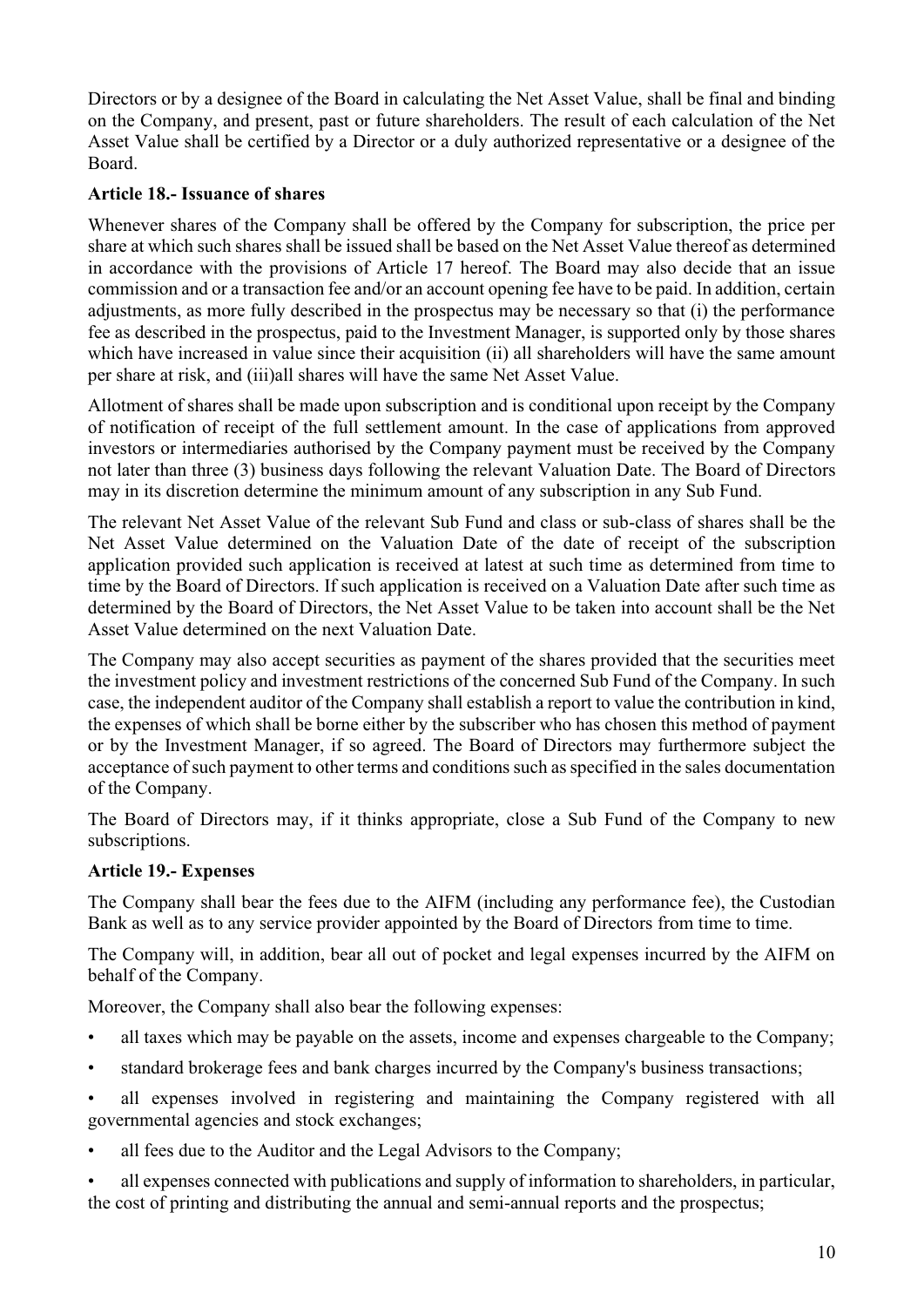all expenses incurred in connection with its operation and its management;

# directors' fees.

All recurring expenses will be charged first against current income, then, should this not suffice, against realized capital gains, and, if necessary, against assets.

Any costs, which are not attributable to a specific Sub Fund incurred by the Company will be charged to all Sub Funds in proportion to their net assets. Each Sub Fund will be charged with all costs and expenses directly attributable to it.

Each Sub Fund shall be liable towards its creditors for its own debts and obligations. For the purpose of the relations between the shareholders, each Sub Fund will be deemed to be a separate entity with, but not limited to, its own contribution, capital gains, losses, charges and expenses.

The expenses of the establishment of the Company shall be amortized over a period not exceeding five years. Each new Sub Fund shall amortize its own expenses of establishment over a period of five years as of the date of its creation.

# **Article 20.- Fiscal Year and Financial Statements**

The fiscal year of the Company shall start on the 1st of January each year and shall terminate on the 31st day of December each year. Financial statements for each Sub Fund shall be established in the currency in which it is denominated. To establish the balance sheet of the Company, those different financial statements will be added after conversion into the currency of the capital of the Company.

# **Article 21.- Auditor**

The Company shall appoint an Auditor who shall carry out the duties prescribed by law. The Auditor shall be elected by the annual general meeting and shall remain in office until his successor is elected.

# **Article 22.- Dividends**

The general meeting of shareholders shall determine how the profits (including net realized capital gains) of the Company shall be disposed of and may from time to time declare, or authorize the Board of Directors to declare dividends, provided that the net assets of any Sub-Fund do not fall below the equivalent of EUR 1.250.000.-. Dividends declared will be paid in the Sub-Fund's base currency or in any other freely convertible currency selected by the Board of Directors at the rate of exchange for Euro on the date of payment, or in shares of the Company and may be paid at such places and times as may be determined by the Board of Directors.

The annual general meeting of shareholders shall decide, on recommendation of the Board of Directors, what portion of the Sub-Funds' profits shall be distributed.

# **Article 23.- Liquidation, merger or contribution of a Sub Fund or liquidation of the Company**

In the event of dissolution of the Company, liquidation shall be carried out by one or several liquidators (who may be physical persons or legal entities) named with the prior approval of the CSSF by the meeting of shareholders effecting such dissolution and which shall determine their powers and their compensation.

In the event of any contemplated liquidation of the Company, no further issue, conversion or redemption of shares will be permitted after publication of the first notice convening the extraordinary meeting of shareholders for the purpose of winding-up the Company. All shares outstanding at the time of such publication will participate in the Company's liquidation distribution. The net proceeds of liquidation corresponding to each Sub Fund shall be distributed to the holders of shares in that Sub Fund in proportion to their holdings of shares in that Sub Fund.

A Sub Fund may be terminated by resolution of the Board of Directors of the Company if the Net Asset Value of a Sub Fund is below such amount as determined by the Board of Directors from time to time or in the event of special circumstances beyond its control, such as political, economic,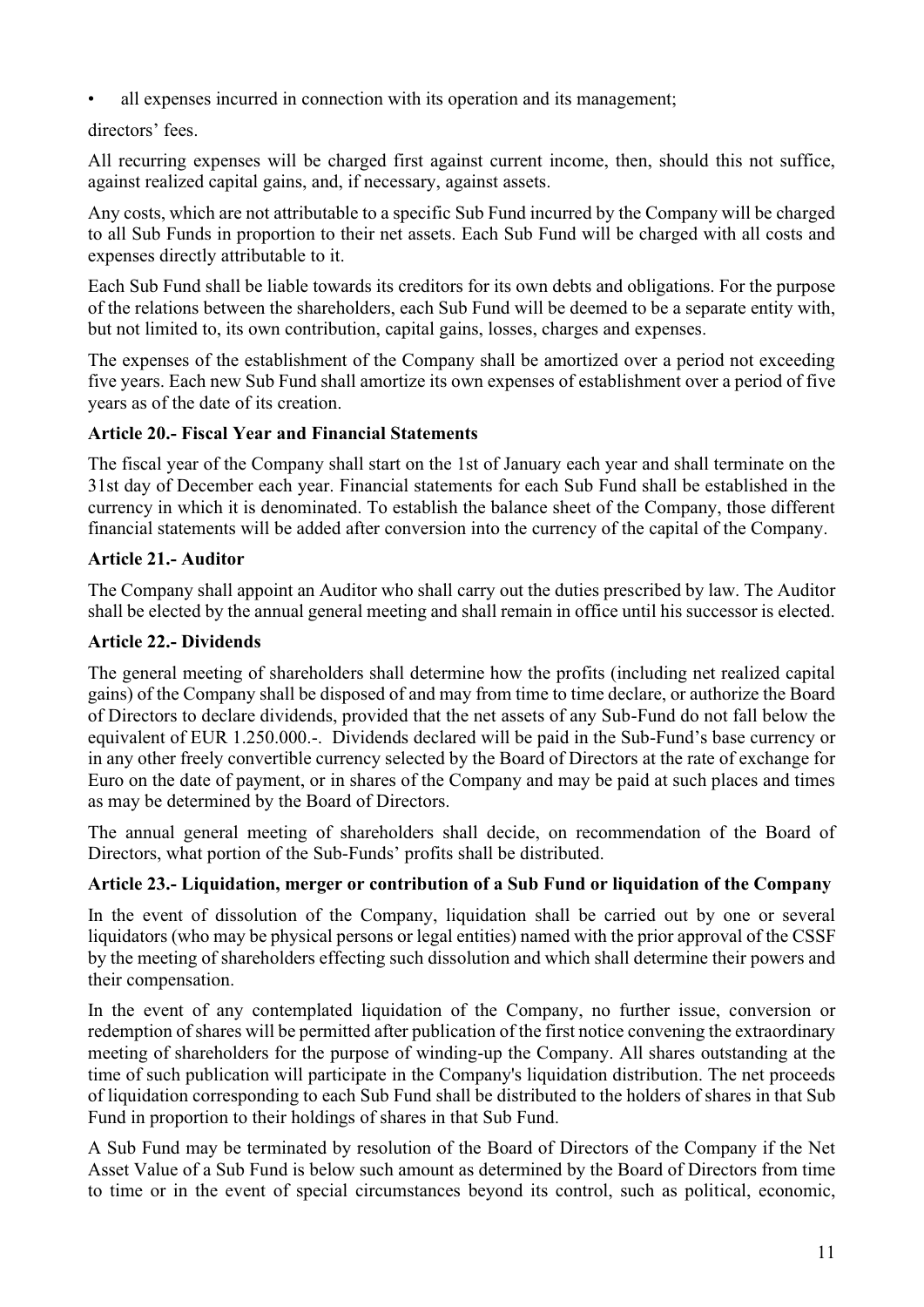military emergencies, or if the Board should conclude, in light of prevailing market or other conditions, including conditions that may adversely affect the ability of a Sub Fund to operate in an economically efficient manner, and with due regard to the best interests of shareholders, that a Sub Fund should be terminated. In such events, the assets of the Sub Fund will be realized, the liabilities discharged and the net proceeds of realization distributed to shareholders in the proportion to their holding of shares in that Sub Fund. In such event, notice of the termination of the Sub Fund will be given in writing to registered shareholders and will be published, if necessary, in the Mémorial as well as in any other newspaper as determined from time to time by the Board of Directors. No shares shall be redeemed or converted after the date of the decision to liquidate a Sub Fund.

A Sub Fund may be merged with another Sub Fund by resolution of the Board of Directors of the Company if the value of its net assets is below such amount as determined by the Board of Directors from time to time or in the event of special circumstances beyond its control, such as political, economic and military emergencies, or if the Board should conclude, in light of prevailing market or other conditions, including conditions that may adversely affect the ability of a Sub Fund to operate in an economically efficient manner, and with due regard to the best interests of shareholders, that a Sub Fund should be merged. In such events, notice of the merger will be given in writing to registered shareholders and will be published, if necessary, in the Mémorial and in such newspapers as the Directors may determine. Each shareholder of the relevant Sub Fund shall be given the possibility, within a period of at least one month as of the date of the notification, to request either the repurchase of its shares, free of any charge, or the exchange of its shares, free of any charge, against shares of any Sub Fund not concerned by the merger. At the expiry of such period, any shareholder which did not request the repurchase or exchange of its shares shall be bound by the decision relating to the merger.

A Sub Fund may be contributed to another Luxembourg investment fund organized under Part II of the law of December 17, 2010 relating to undertakings for collective investment, as amended by resolution of the Board of Directors of the Company in the event of special circumstances beyond its control such as political, economic or military emergencies or if the Board should conclude, in light of prevailing market or other conditions, including conditions that may adversely affect the ability of a Sub Fund to operate in an economically efficient manner, and with due regard to the best interests of the shareholders, that a Sub Fund should be contributed to another fund. In such events, notice will be given in writing to registered shareholders and will be published in such newspapers as determined from time to time by the Board of Directors. Each shareholder of the relevant Sub Fund shall be given the possibility within a period to be determined by the Board of Directors, but not being less than one month, and published in said newspapers to request, free of any charge, the repurchase or conversion of its shares. At the close of such period, the contribution shall be binding for all shareholders who did not request a redemption or a conversion. In the case of a contribution to a mutual fund, however, the contribution will be binding only on shareholders who expressly agreed to the contribution. When a Sub Fund is contributed to another Luxembourg investment fund, the valuation of the Sub Fund's assets shall be verified by the auditor of the Company who shall issue a written report at the time of the contribution.

A Sub Fund may be contributed to a foreign investment fund only when the relevant Sub Fund's shareholders have unanimously approved the contribution or on the condition that only the shareholders who have approved such contribution are effectively transferred to that foreign fund.

### **Article 24.- Amendment**

These Articles may be amended from time to time by a meeting of shareholders, subject to the quorum and voting requirements provided by the laws of Luxembourg.

### **Article 25.- Applicable law**

All matters not governed by these Articles of Incorporation shall be determined in accordance with the law of August l0th, 1915 on Commercial Companies and amendments thereto as well as the law